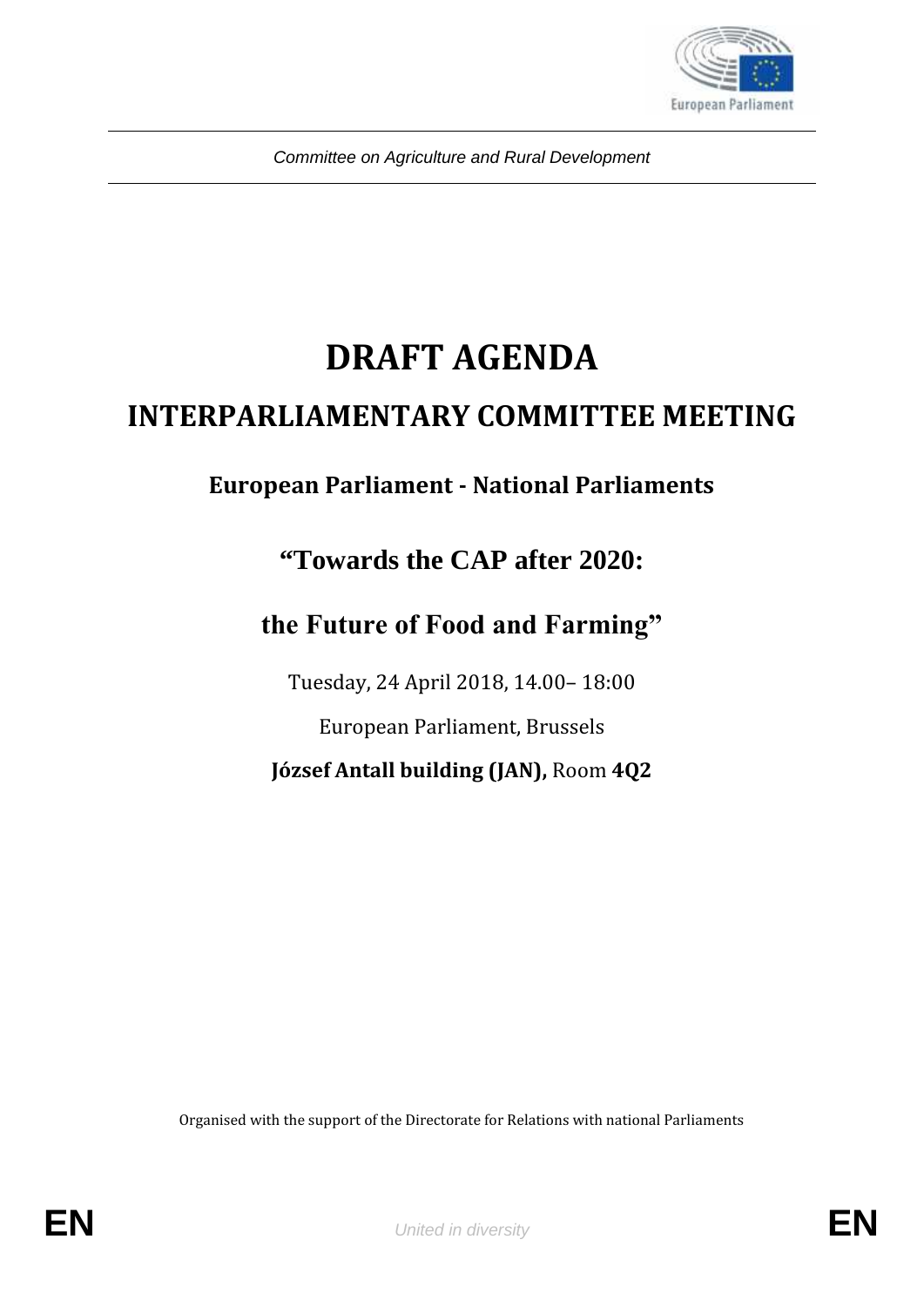#### **Order of business**

#### **Tuesday, 24 April 2018**

| $12.30 - 13.00$   | <b>Registration of participants</b>                                                                                                                                              |
|-------------------|----------------------------------------------------------------------------------------------------------------------------------------------------------------------------------|
| $13.00 - 14.00$   | Buffet lunch (Brasserie JAN 3 Q)                                                                                                                                                 |
| $14.05 - 14.10$   | Welcome and opening speech by Czesław Adam Siekierski, Chair of<br>the Committee on Agriculture and Rural Development of the<br>European Parliament                              |
| $14.10 - 14 - 25$ | Introductory speech by Phil Hogan, Commissioner for Agriculture<br>and Rural development                                                                                         |
| $14 - 25 - 14.35$ | Rumen Porodzanov, Minister of Agriculture, Food and Forestry of<br>Bulgaria, on the priorities of the Bulgarian Presidency of the<br>Council of the European Union               |
| $14.40 - 16.05$   | SESSION I - The future Agriculture Policy: A modernised and<br>results based policy for sustainable growth, environmental<br>protection, quality food, health and jobs in the EU |
| Moderator:        | François-Xavier Simon (journalist AGRA EUROPE)                                                                                                                                   |

Speakers:

| 14.45 - 15.00 | Herbert Dorfmann, EP rapporteur on "The Future of Food and |
|---------------|------------------------------------------------------------|
|               | farming" Communication                                     |
|               |                                                            |

- 15.00 15.10 Josef Plank, Secretary General of the Austrian Ministry for Sustainability and Tourism, future Austrian Presidency of the Council of the European Union
- 15.10 15.25 Jean Bizet, Chairman of the European Affairs Committee, French Senate
- 15.20 16.05 Debate with national Parliamentarians and MEPs
- 16.05 16.10 Conclusions by the moderator